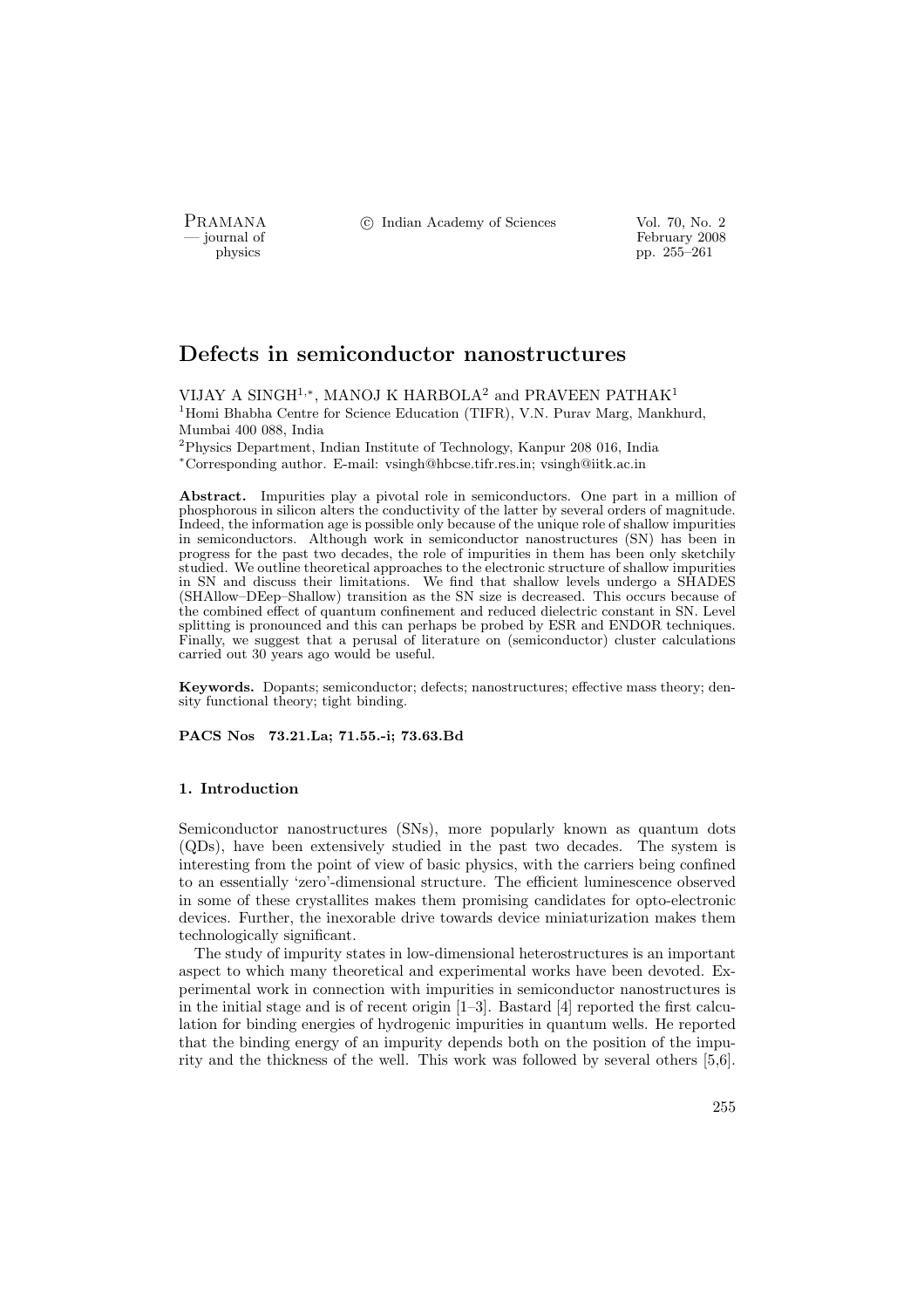Over the last ten years many developments in the synthesis of quantum dots (QD) attracted the attention of some workers towards hydrogenic impurities in them. Porras-Montenegro and Perez-Merchancano [7] studied the hydrogenic impurity in QDs. Theirs was a variational calculation for impurities in  $GaAs/Ga<sub>1-x</sub>Al<sub>x</sub>As$ . The same group later calculated the density of states of the impurity [8]. Ribeiro and Latge [9] calculated the same for the cubic dots and compared it to the effect of dimensionality and shape of quantum dots. Fanyao and co-workers [10] studied the intense field effect on hydrogenic impurities in QDs. The effect of intense field, they found, was to effectively shift the impurity from the center of QD to some off-center position. In this work we review our work on dopants in semiconductor nanostructures (SN) which has been carried out using a variety of theoretical methodologies [11].

## 2. EMT model

In the simplest version of effective mass theory (EMT) the Hamiltonian of the system is (Hartree's atomic units are used, unit of energy is 27.2 eV and that of length is  $0.53$  Å) [12]

$$
H = -\sum_{i=1}^{N} \frac{\nabla_i^2}{2m^*} + \frac{1}{2} \sum_{j \neq i, i=1}^{N} \frac{1}{|\vec{r}_i - \vec{r}_j|} + \sum_{i=1}^{N} \left( V_{\text{ext}}(r_i) - \frac{Z}{r_i} \right), \tag{1}
$$

where  $V_{\text{ext}}$  is the confinement potential and  $-Z/r$  is the potential due to the impurity at the center of the dot. For a hydrogenic impurity,  $Z = 1, m^*$  is the effective mass of the electron inside the QD in units of  $m<sub>e</sub>$ , the free electron mass. We model the external potential as [13,14]

$$
V_{\text{ext}}(r) = \begin{cases} (V_0/R^k)r^k - V_0 & r \le R \\ 0 & r > R \end{cases},
$$
\n(2)

where  $V_0$  is the depth of the potential. This is related to the conduction band offset (valence band offset) between the QD and the surrounding layer for the electron (hole).  $R$  is the radius of the QD and  $k$  assumes positive integral values. Changing the value of k results in the change of the shape of the potential. In particular  $k = 1$ is quasi-triangular,  $k = 2$  is quasi-harmonic confinement and  $k \ge 10$  is quasi-square well confinement.

The hydrogenic donor impurity exhibits a spectrum of behaviour going from shallow to deep and then to shallow. We term this behaviour SHADES (SHAllow-DEep-Shallow). In figure 1 we have shown the conduction band minima (CBM) for GaAs/Al<sub>x</sub>Ga<sub>1−x</sub>As, based on our calculation mentioned above, and the hydrogenic impurity level for different sizes of QD. The conduction band upshifts infra-quadratically for all sizes of QD. When the size of the QD is much larger than the extend of the impurity wave function, then the impurity level remains insensitive, i.e. it remains unchanged as the dot size is decreased. When the dot size is reduced further, wave function starts sensing the QD boundary. Consequently, wave function shows confinement effect. This is the region where the impurity level

 $256$  Pramana – J. Phys., Vol. 70, No. 2, February 2008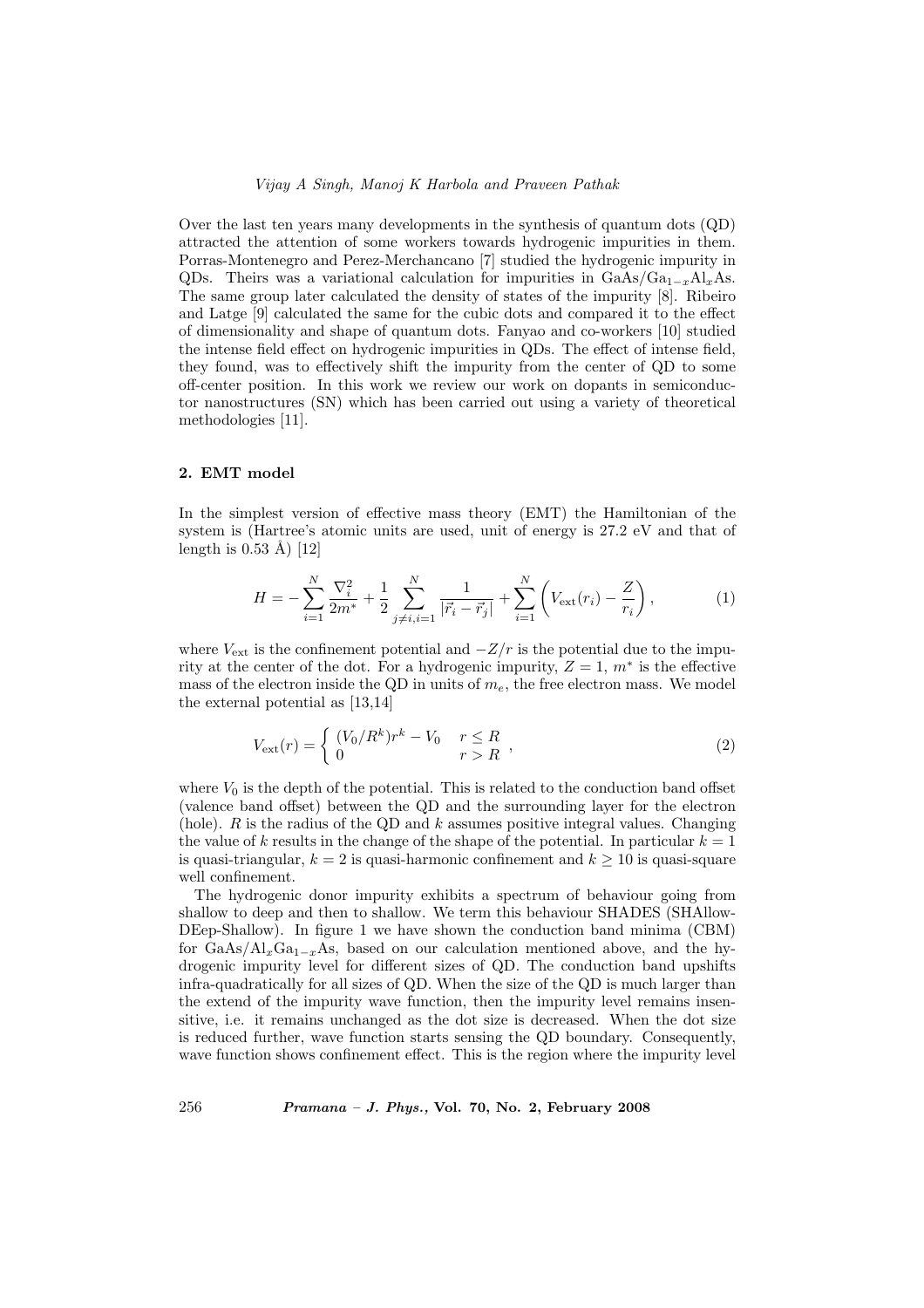Defects in semiconductor nanostructures



**Figure 1.** Plot of the variation of the conduction band minimum  $E_c$  and the impurity level  $E_i$  with size. The difference is the binding energy  $E_b$  which is depicted in the inset. Note that  $E<sub>b</sub>$  undergoes a SHADES transition. The size is in units of the impurity Bohr radius  $a_i^*$ .

rises very steeply. This accounts for SHADES. The SHADES behaviour has been noticed in a variety of systems: GaAs,  $GaAs/Al_xGa_{1-x}As$ , CdS, ZnS, in other words in III–V and II–VI semiconductors (see figures 3–5 of [12]).

# 3. DF-EMT model

We have also studied helium-like and charged hydrogenic donors. The latter study is relevant to chalcogen (S, Se, Te) impurities in silicon and they can exist in either neutral or positively charged state. Electron–electron interaction needs to be taken into account in this case. We employ the density functional methodology within EMT (DF-EMT) using the Harbola–Sahni (HS) exchange potential [15]. Note that the HS scheme accounts for self-interaction correction while the local density approximation (LDA) does not. This formalism has been employed earlier [13] to study the Coulomb blockade and the quantum capacitance of quantum dots. In this scheme the binding energy of a positive donor can be written as

$$
E_{\rm b}(D^{+}) = E_0 - E(D^{+})
$$
\n(3)

where  $E_0$  is the ground state energy of an electron in the conduction band and  $E(D^+)$  is the ground state energy of positive donor state  $(D^+)$ . The binding energy of a neutral donor is defined as

$$
E_{\rm b}(D^0) = E(D^+) + E_0 - E(D^0),\tag{4}
$$

where  $E(D^0)$  is the ground state energy of a neutral donor.

This scenario is presented for the technologically relevant case GaAs and ZnS QDs in figure 2. Figure 2 is for a negatively charged donor where many-body effects are relevant. The inset is for neutral donor. Both  $D^0$  and  $D^-$  show similar behaviour. SHADES is once again obseved. As we have mentioned earlier, the HS scheme has self-interaction correction built-in, hence it calculates very good eigenvalues for small number of electrons. This enables us to study optical transition energies

*Pramana – J. Phys.*, Vol. 70, No. 2, February 2008 257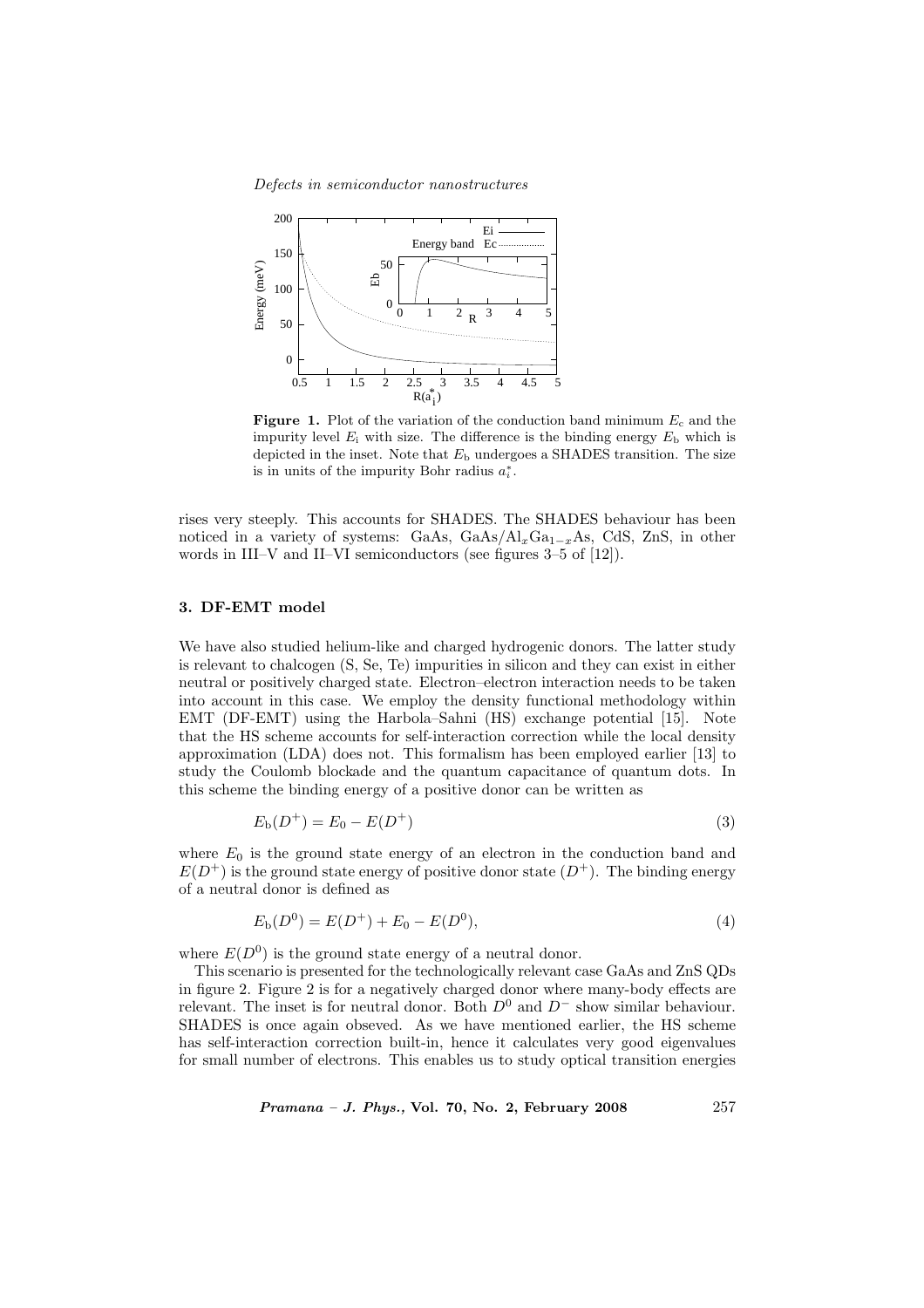

Figure 2. This plot shows the dependence of the binding energy of the negative donor (meV) on the size R (nm) and the depth  $V_0$ . The materials chosen are GaAs and ZnS (adapted from ref. [16]).

as well (see figures 3 and 4 of [16] and figure 3 of [17]). We have also observed SHADES behaviour for the helium-like double donor in SN (see figure 2 of [17]). The helium-like double donor case will be discussed critically in §4. We will discuss the implications of SHADES behaviour in §6.

# 4. Tight binding (TB) methodology

The observation reported above are based on DF-EMT approach. We now ask if the same results are obtained by non-EMT based methods such as tight-binding approach. We have done calculations for selenium (Se) impurity, using orbitals for the Se atom confined in the Si QD of the order of 20 Å size. The latter has been obtained by solving the Kohn-Sham equation in a model potential (eq.  $(2)$ ). The results are shown in figure 3. We note that whereas the standard Clementi–Roetti (CR) [18] orbitals do not give SHADES, the modified orbitals do. This is because CR orbitals are generated for the free case and fail to sense the boundary of the QD but the modified orbitals do and hence show its effect. For larger sizes, the two results are similar. Interestingly, the EMT-based scaling law for the binding energy, i.e. the difference between eqs  $(6)$  and  $(7)$  (see  $\S6.1$ ) fits well with the TB result with  $\gamma = 1.4$ . For the TB calculation the Se atom was placed centrally at the substitutional site and the atoms of the Si QD were arranged around it upto a size of 50 Å. We used 4s and 4p non-orthogonal orbitals which overlap up to six neighbours [19].

258 Pramana – J. Phys., Vol. 70, No. 2, February 2008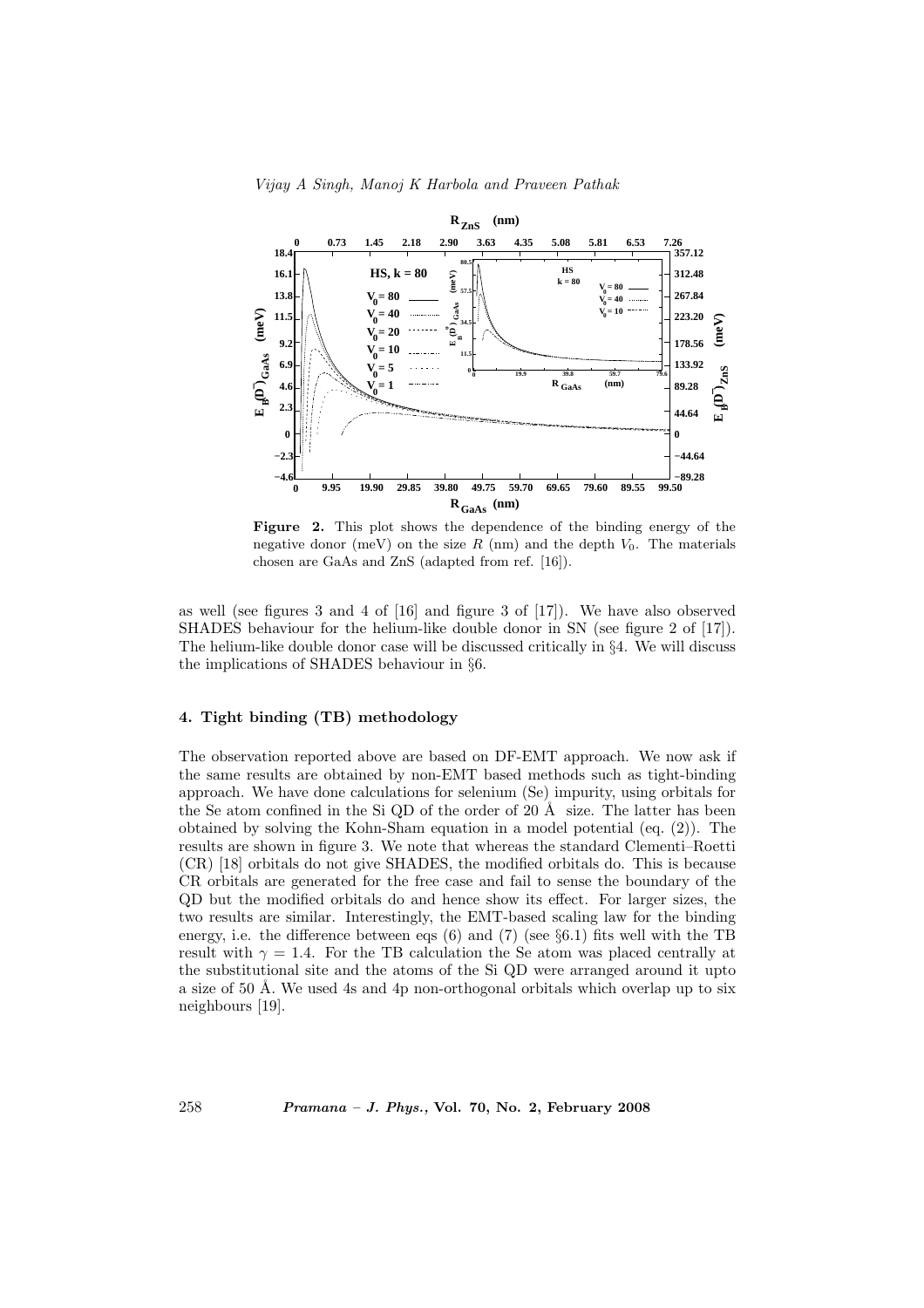Defects in semiconductor nanostructures



Figure 3. The binding energy of neutral selenium donor in a silicon quantum dot is shown. The results are obtained using a non-orthogonal tight-binding framework. Instead of the standard Clementi–Roetti basis we employ a modified basis which takes into account the boundary effects.



Figure 4. First principles Si cluster calculations for the Group V dopants in  $Si<sub>71</sub> XH<sub>47</sub>$  where  $X = P$ , As, Sb.

#### 5. First principles cluster calculation

We have carried out cluster calculations using first principles methodology. The calculations are based on LDA. Hamann, Schlter, and Chiang Pseudopotentials [20] was employed so that we can deal with relatively large clusters. Preliminary results for centrally located substitutional Group V donors (P, As, Sb) in an 71 atom hydrogen terminated Si cluster are displayed in figure 4. The 'band gap' of the cluster is enhanced  $(3.8 \text{ eV})$  as is to be expected from quantum confinement considerations. All three donors are deep with  $E<sub>b</sub> \approx 1.0$  eV. An examination of the charge density suggests that the donors are deep due to the reduction of screening. The large splittings  $(A_1 - E - T_2)$  suggest that local field effects are important and can be probed by EPR and ENDOR experiments. On account of computational limitations we cannot go to larger clusters and probe the possibility of SHADES. We have also carried out similar calculations for the Mn impurity in GaAs [21].

*Pramana – J. Phys.*, Vol. 70, No. 2, February 2008 259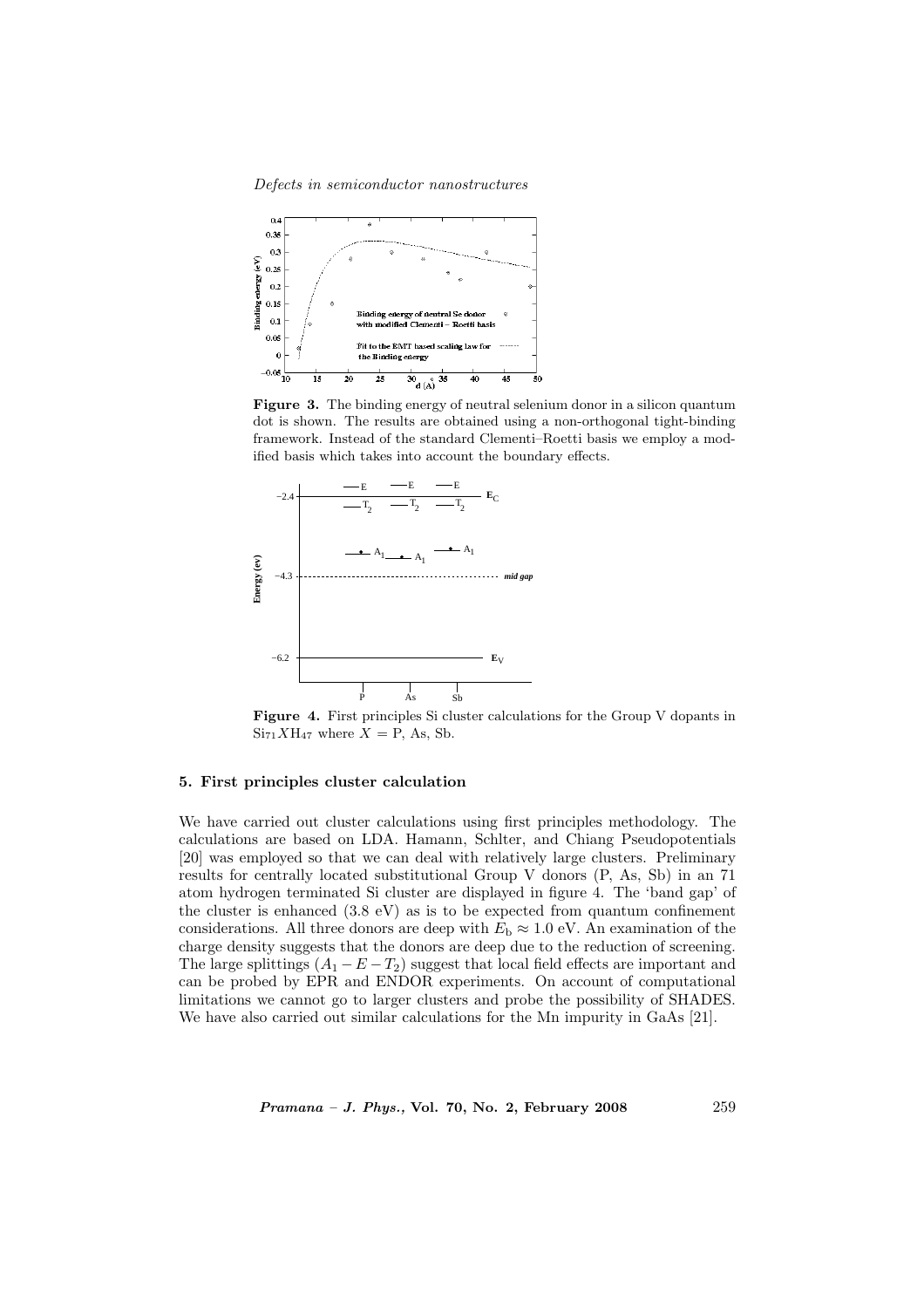# 6. Discussion

# 6.1 Scaling laws

We now discuss some scaling laws which hold for the neutral, the charged, and the double donor. We term the size at which binding energy is maximum as  $R_{\text{SHADES}}$ . We observe from the figures described above that  $R_{\text{SHADES}}$  increases monotonically with decrease in the depth of the well. We find that the size at which SHADES occurs scales roughly as

$$
R_{\text{SHADES}} \sim \frac{1}{\sqrt{V_0}}.\tag{5}
$$

Another interesting observation is the increase in the binding energy with increasing  $V_0$ .

The SHADES behaviour is supported by the following scaling arguments. The scaling law for the conduction band minimum (CBM) is

$$
E_0(R) = -V_0 + \frac{C}{R^{\gamma}},\tag{6}
$$

where  $\gamma$  is about 1.5 for quasi-square confinement  $(k = 80)$  and  $V_0 = 10$ . For quasi-harmonic ( $k = 2$ ) and quasi-triangular ( $k = 1$ ) confinements with  $V_0 = 10$ ,  $\gamma$  is found to be 0.98 and 0.60 respectively. C is a constant. The impurity ground state energy  $E_i(R)$  is found to scale with size as

$$
E_{\rm i}(R) = -E_{\rm b}^{\rm bulk} + \frac{C_1}{R^2} - \frac{C_2}{R},\tag{7}
$$

where  $E_{\rm b}^{\rm bulk}$  is the bulk binding energy and,  $C_1$  and  $C_2$  are constants. The binding energy which is the difference between eqs (6) and (7) yields a maximum and hence a non-monotonic SHADES transition.

#### 6.2 Implications of the scaling laws

The increase in binding energy in SN suggests that carriers will 'freeze out'. We also find that the binding energy and its maxima depend on the well depth  $V_0$ . The latter is a surface-related property depending on surface termination of dangling bonds, the dielectric coating, etc. Thus, with experience, it may be possible to engineer the magnitude of the binding energy, making it shallow, intermediate or deep depending on one's needs. This suggests the so-called 'synthetic tailorability' of binding energy by selecting a suitable dot size or dielectric coating. It could usher in the era of 'defect engineering' in QDs. To repeat, it is clear from figure 2 that the doped GaAs QDs of size  $R \leq 20$  nm will be susceptible to carrier 'freeze out'. Similarly, the doped ZnS QDs of size  $R \leq 2$  nm will be susceptible to carrier 'freeze out'.

## 260 Pramana – J. Phys., Vol. 70, No. 2, February 2008